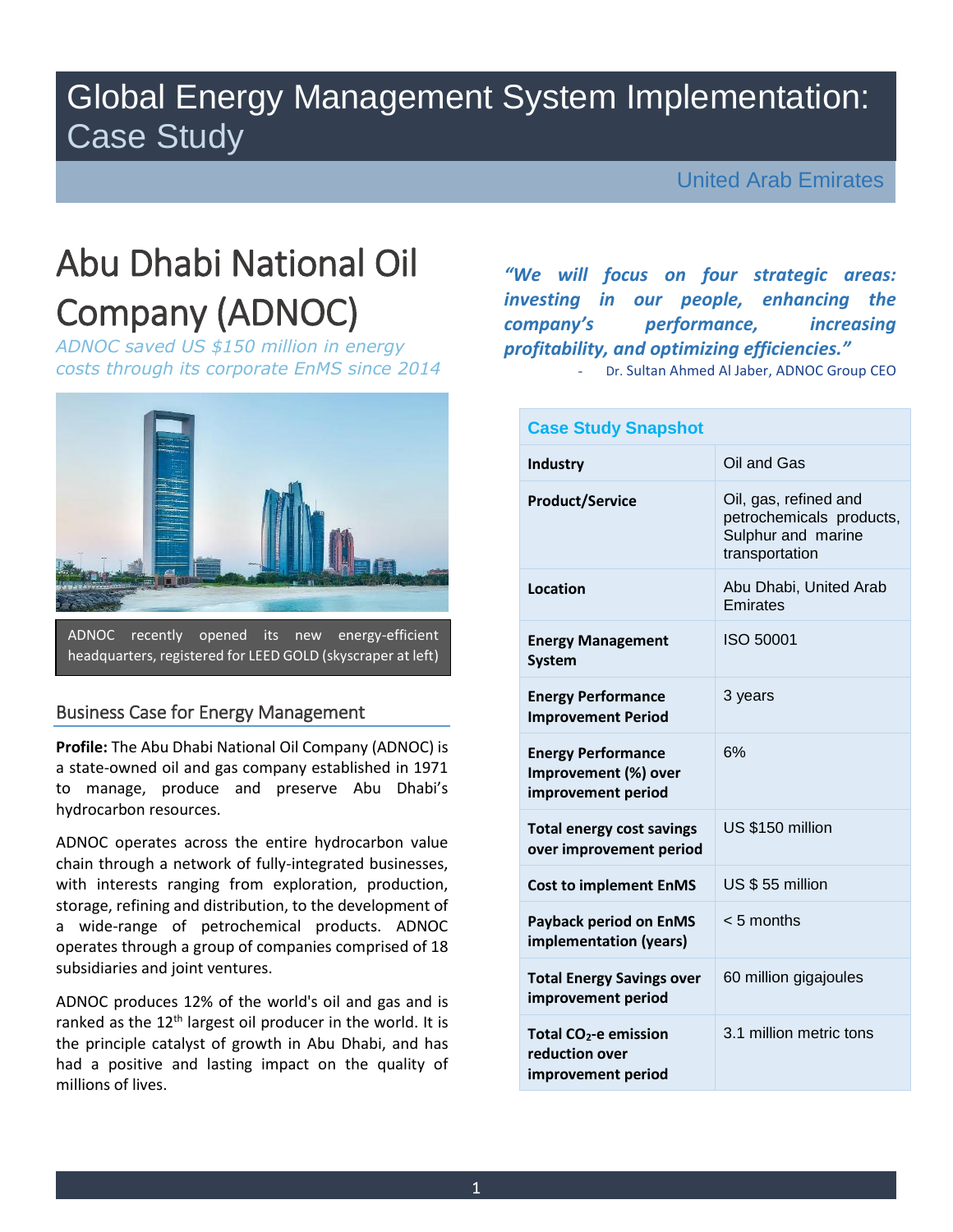Global Energy Management System Implementation: Case Study

## *"Our group-wide ISO 50001-cerified EnMS will ensure that energy efficiency is built into the very fabric of our business and operations"*

—Dr. Sultan Ahmed Al Jaber, ADNOC Group CEO

**Drivers:** In absence of regional and national targets for energy efficiency or emissions reduction, ADNOC signed a sustainability charter with its operating companies, in 2009, as a strategic initiative to integrate economic, environmental, and social considerations into its corporate decisions. In 2013, ADNOC launched 13 strategic initiatives to align its business with the Abu Dhabi Economic Vision 2030, with energy management as one component. From this, ADNOC initiated its corporate energy management system, known as ADNOC EnMS with the aim of support building an energy efficient economy in Abu Dhabi and the UAE

**Energy reduction approach**: Although ADNOC EnMS is relatively recent, the group companies haves been actively engaged in energy saving projects since the early 1990's. Vapor recovery and flaring reduction are among many initiatives to protect environment over the last three decades that led also to significant energy savings. Other energy projects were also driven by economic benefits or operational improvements. However, the implementation of ADNOC EnMS and ISO 50001 ensured that energy efficiency is built into the very fabric of our business and operations from resource-efficient production all the way to the transportation and use of our products. The group companies are now working together to achieve corporate objectives and targets.

#### Business Benefits Achieved

ADNOC has received many benefits from its EnMS. So far, its energy performance has improved 6% from the 2014 baseline. In terms of energy, this is equivalent to 57 billion cubic feet of natural gas or 60 million gigajoules. The result is a US \$150 million cumulative cost savings and an emissions reduction of 3.1 million metric tons of carbon dioxide. ADNOC's mid-term target is to reach at least 10% improvement in its energy performance by 2020 to make a cumulative savings of about US \$1 billion.

In addition, significant energy savings and emissions reductions are anticipated from several ongoing major energy projects and also implementation of the EnMS procedures for design and procurement optimization.

Moreover, ADNOC has achieved other non-financial benefits, such as creating more than 50 new jobs, and creating more business opportunities for our contractors and suppliers. The biggest benefit, however, has been an increased energy awareness among employees, their families, and the community at large. ISO 50001 enhanced our accountability, transparency, recognition and image to our stakeholders and customers and allows the establishment of a benchmarking process.

#### EnMS Development and Implementation

ADNOC developed its Corporate Enterprise EnMS to govern the petroleum industry in the Emirate of Abu Dhabi (ADNOC, 18 ADNOC Group companies and 3 independent operators).



#### **ADNOC EnMS Structure**

*"As large energy supplier and consumer, our EnMS enables us to deliver on our long-term gas plan in most efficient and cost effective manner"*

— Omar Suwaina Al Suwaidi, Gas Management Director Energy Management Sponsor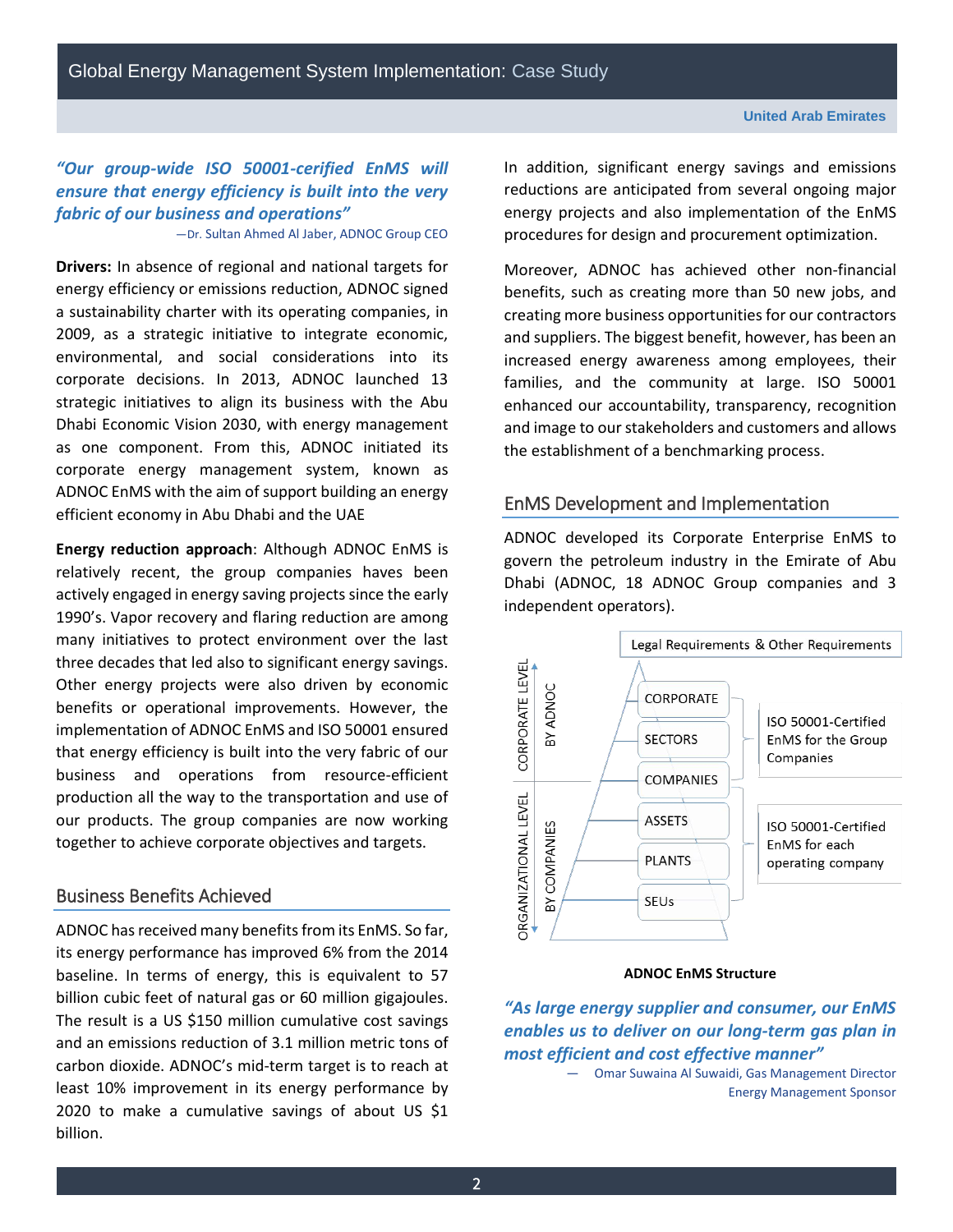In 2010, ADNOC completed its first energy pilot study and Energy Management Strategic Study, which initiated the EnMS journey. The timeline diagram shows the response of the operating companies to ADNOC's energy actions.



#### **ADNOC EnMS Timeline**

**Organizational:** Following the Strategic study, a Corporate Energy Management Steering Committee was formed, comprised of senior managers from all group companies. Since then, the Steering Committee has been directing and overseeing the implementation of the energy initiatives. In response, the companies appointed their management representatives and energy teams and allocated resources to establish their independent EnMS. In 2013, ADNOC issued it code of practice for establishing integrated energy management system for ADNOC and its group companies and mandated that energy systems must be certified to ISO 50001. A member of the executive management team (the Gas Management Director) was appointed as a sponsor for the initiative, who in turn appointed a senior manager to act as a management representative and set the governance structure framework delegating system responsibilities to a number of senior managers across the group. Operating companies have been receiving ISO 50001 certificates from 2013 to date. The corporate ADNOC EnMS was implemented in 2014 and certified to ISO 50001 in January 2016.

**Energy review and planning:** As recommended by the Strategic Study, all operating companies initiated their independent detailed energy audits and studies. External experts were appointed to gather the necessary data, audit plants, analyze energy performance, and develop lists of prioritized energy opportunities based on their techno-economic feasibility. Each company determined suitable energy performance indicators and established its energy baseline, objectives, targets, and action plans for the short, mid, and long-term timeframes.

At the enterprise level, ADNOC compiled and analyzed the necessary data from the companies' audits and studies and identified the following:

- Energy flows and energy metering system that contribute to the overall performance of an individual company and its interfaces with others.
- Sectoral and enterprise energy use, efficiency, consumption, and performance metrics.
- Energy baseline (EnB) and performance indicators (EnPI) for each company and relevant sector.

A corporate EnPI was selected for each business sector and operating company. The selected EnPIs are typically the ratio of overall energy consumption of a company in gigajoules to its total production or function such as barrels of oil equivalent, tons of petrochemicals, dollars of turnover for services, miles of trips, total built area of buildings, or megawatt hours of generated power. The corporate EnPI and EnB for ADNOC and its group companies were set as an absolute value of total energy consumption in gigajoules for the entire group.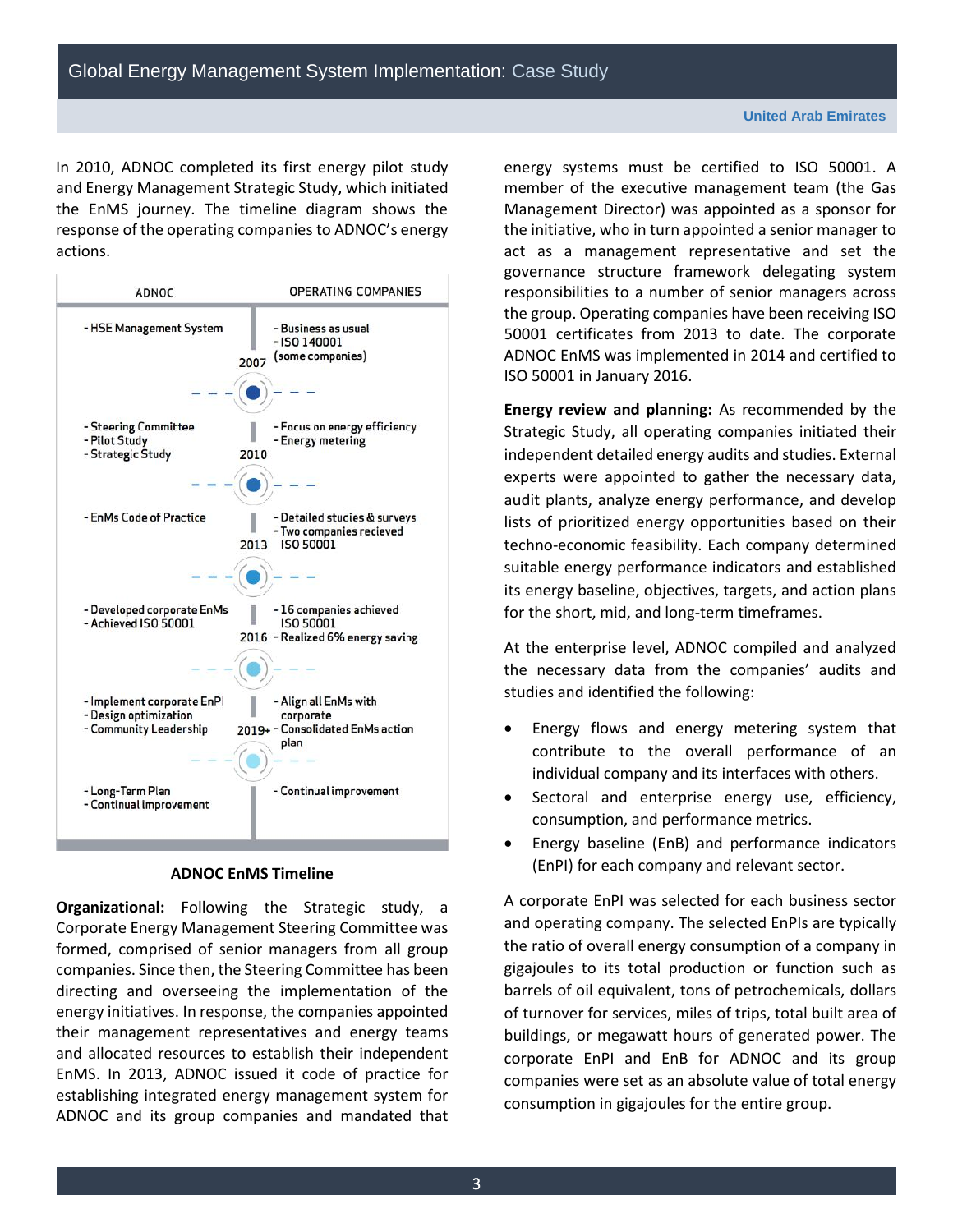Upon analyzing energy performance and improvement potential, ADNOC set a mid-term target to improve its energy performance by 10% by 2020 from the baseline of 2014 and developed a corporate action plan to achieve this target.

**Cost-benefit analysis:** ADNOC and its group companies have invested significantly in the development and implementation of the EnMS as well as the implementation of other energy projects as follows:

*EnMS development & implementation costs:* the cost required for Internal staff time, hiring consultants and experts, additional monitoring and metering equipment, software, tools, third party costs, energy training and professional certification, internal communications and rewards programs.

*Project Implementation Costs*: expenses related to the implementation of low and medium-cost opportunities such as improved control systems, modifications of lighting and HVAC, and operational modifications.

Nevertheless, there are other capital-intensive projects at various development stages that will have a significant impact on the energy performance after 2020. The costbenefit of these projects is not included in this analysis. The list covers major heat recovery, pressure recovery, process modifications and retirement of inefficient power generation and other projects.

ADNOC and its group companies have spent a total of US \$55 million for all energy management related activities (US \$28 million for development and implementation of the EnMS, and US \$27 million for low cost projects). With a calculated savings of US \$150 million in total, the investment payback period is less than 5 months.

**Approach used to determine whether energy performance improved:** Guided by ISO 50015, ADNOC developed its corporate guidelines for energy measurement and verification planning. It describes two basic approaches for determining energy performance improvement:

- *Organization-based approach*: This method measures the change in total energy consumption of an organization, or its constituent parts (assets and business units). It is applied monthly to monitor and report performance of an asset as part of a company or performance of a company within the entire group. ADNOC aggregates performance of all companies to define sectoral performance and corporate performance.
- *Action-based approach*: This aggregates energy savings from identified energy performance improvement actions (EPIAs). All operating companies apply this approach to assess benefits of one or more EPIAs through monitoring before and after the implementation. A similar approach is also used to determine possible energy performance improvement due to design changes of new projects.

In both approaches, the following steps are typically followed in accordance with system guidelines:

- Define the energy boundaries and period.
- Determine appropriate energy performance metrics and establish a baseline.
- Determine and gather data needed for analysis and normalization of energy performance.
- Normalize energy data, considering variations in relevant variables and static factors.
- Analyze energy data to determine energy use, consumption, and performance improvements.
- Record and report energy performance and improvements through the ADNOC EnMS Information Management System (EnMS-IMS).

**Approach used to validate results:** The verification and validation of energy performance improvements take place thoroughly at two distinct levels: organizational and corporate. Since every company has its independent ISO 50001-certified EnMS, it implements appropriate action plan, measurement & verification plan, audit plan, and tracking system suitable to its business nature and EnMS requirements. Internal audits are carried out by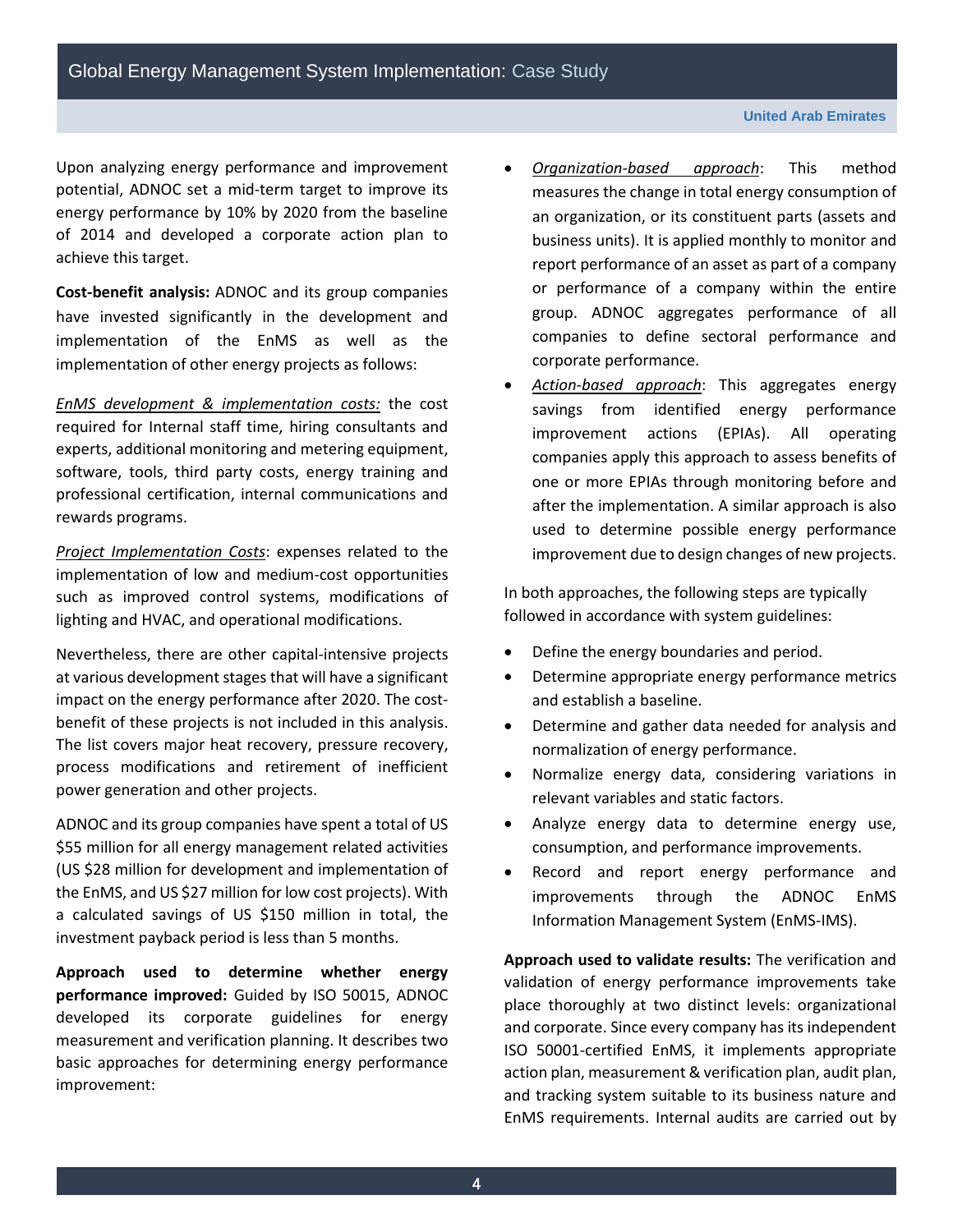certified lead auditors, while the key energy performance indicators are verified by the business management as part of the company's overall performance contract agreed with its shareholders. Third-party audits also are carried out for certification, certification maintenance, and recertification processes.

At the corporate level, organizational energy and EnMS performance are reported monthly through the webbased ADNOC EnMS-IMS. Then, ADNOC Energy Team monitors and analyzes companies' performance and identifies gaps between actual and planned.

In addition, ADNOC formed a pool of certified lead auditors from the entire group to audit ADNOC and its group companies under the corporate ADNOC EnMS. The ADNOC EnMS is also externally audited as part of the ADNOC EnMS certification process.

Moreover, corporate energy performance reports are issued quarterly for management review, and the Energy Management Steering Committee with the sponsor meet at least twice a year to oversee and direct implementation of ADNOC EnMS.

**Steps taken to maintain operational control:** Corporate guidelines and organizational procedures were developed to maintain operational controls and sustain energy performance improvements. The standard operating procedures for the significant energy users were updated to include criteria for energy efficient operation and maintenance. Employee awareness is maintained by conducting regular EnMS and energy efficiency training and refresher sessions and electronic campaigns. Moreover, energy management best practices are embedded into the key corporate business processes, including performance contracts, balanced score cards, asset integrity management, value assurance processes, design optimization, procurement, and learning and development frameworks.

**Development and use of professional expertise, training, and communications:** The development of people is a strategic focus area at ADNOC, and has consequently been set as a key corporate performance

indicator. ADNOC maintains an annual training plan that includes sessions for EnMS and ISO 50001 awareness, technical training related to significant energy uses, certified training such as CEM, LEED AP and ISO 50001 auditing, and general energy awareness for employees and communities. Training needs are identified and employees are nominated for energy according to their roles and impact in the EnMS.

Currently, our ISO 50001-certified auditors carry out all internal audits, within their companies, and audit other operating companies under the corporate ADNOC EnMS. Our professionals also carry out routine energy reviews and design optimizations. They are also encouraged to deliver energy efficiency training related to their operations and monitor and coach young engineers.

Recently, ADNOC developed its corporate energy efficiency learning and development framework (EELDF) that sets the requirements and approaches to develop energy competency at all levels within the organization. The framework covers energy engineers, fresh graduates, and professional staff involved in the EnMS.

**Tools & resources:** ADNOC Group companies have been implementing ISO 9001, ISO 14001 and ISO 27001 for many years, and have infrastructure that supported implementation of ISO 50001. However, ISO 50001 was the first international standard to be adopted at a corporate level through a governing code of practice for establishing energy management systems. ADNOC also developed set of EnMS guidelines guided by ISO 50002, ISO 50004, ISO 50006, ISO 50015 and ISO 17741.

ADNOC adopted Enerit ISO 50001 software as the corporate EnMS Information Management System (EnMS-IMS) for consolidation, analysis, monitoring and reporting energy and EnMS performance data and activities for ADNOC Group companies.

On the other side, our joint venture partners bring numerous best practices and the most up-to-date tools and resources from their global operations to support their partnerships and share with all group companies.